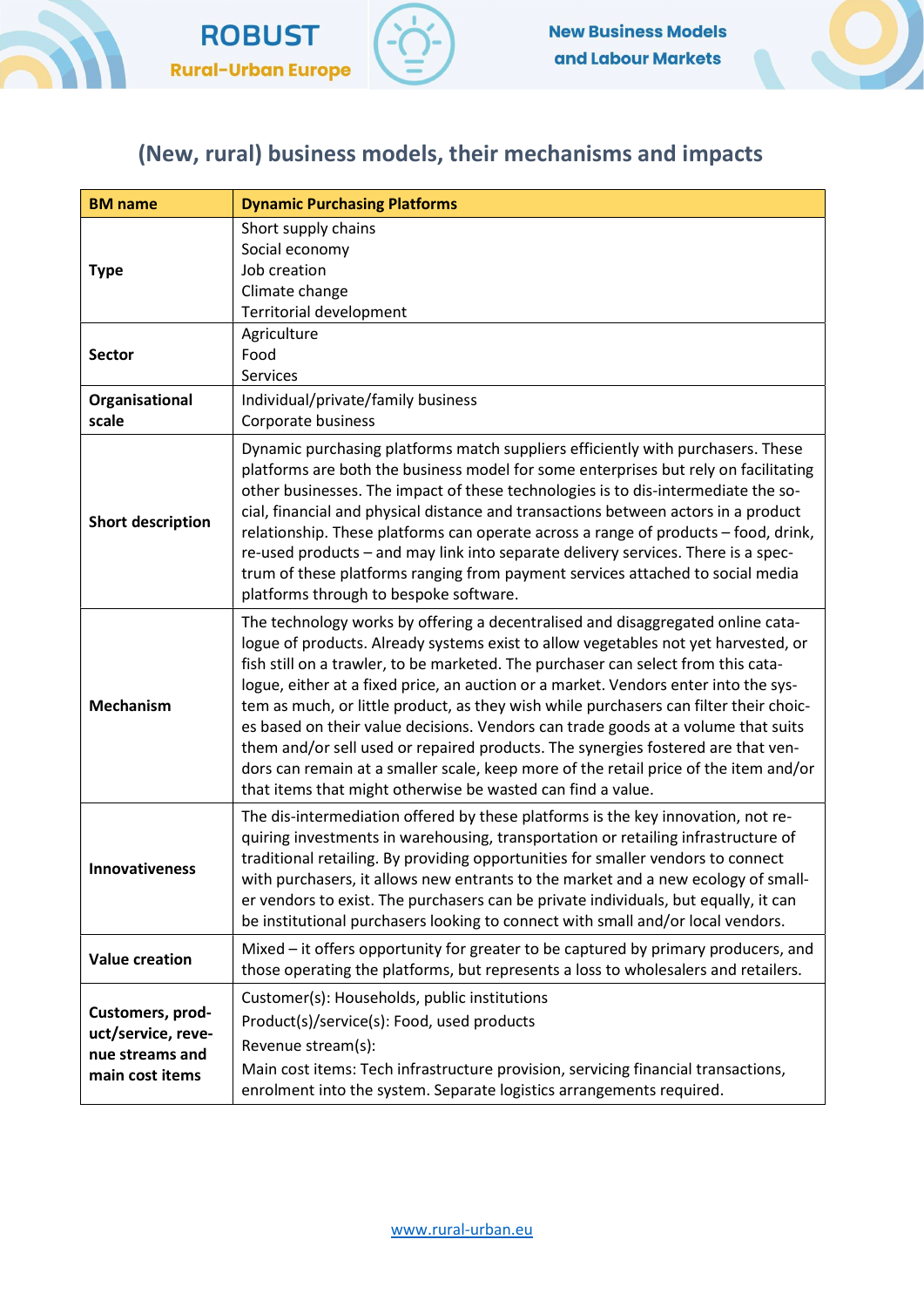







| <b>Societal impact</b>                                                    | Beneficial (e.g. energy transition, new jobs, empowering women to do business):<br>Increased flows to smaller vendors<br>$\bullet$<br>Opportunity to run smaller scale businesses<br>$\bullet$<br>Possibilities to re-localise provision<br>٠<br>Allowing smaller rural businesses opportunities in wider markets<br>٠<br>Negative (e.g. pollution, spoiling the landscape, over-exploiting natural resources):<br>Smaller retailers or merchants can lose out<br>$\bullet$<br>Delivery of small volumes can ecologically inefficient<br>$\bullet$<br>Questions of product quality, and accountability<br>٠ |
|---------------------------------------------------------------------------|-------------------------------------------------------------------------------------------------------------------------------------------------------------------------------------------------------------------------------------------------------------------------------------------------------------------------------------------------------------------------------------------------------------------------------------------------------------------------------------------------------------------------------------------------------------------------------------------------------------|
| Rural-urban syner-<br>gies                                                | Dynamic purchasing platforms offer rural businesses the opportunity to overcome<br>their relative isolation by connecting them to other markets, including proximate<br>ones in urban areas, but could also be rural to rural, without entering into the<br>logics of scaling-up. They also offer the opportunity for the exchange of used items<br>ranging from clothes through to farming and food equipment between areas. Effi-<br>cient allocation of products and keeping materials in use conforms to the aims of a<br>circular economy.                                                             |
| <b>Connections with</b><br>labour market and<br>employment ef-<br>fects   | Dynamic purchasing platforms have the potential to offer a range of employment<br>from the occasional selling of a used item on a platform to the creation of full-time<br>employment, their flexibility is inherent.                                                                                                                                                                                                                                                                                                                                                                                       |
| <b>Enabling factors</b>                                                   | Presence of trusted technical infrastructure<br>$\bullet$<br>Mutual awareness of vendors and purchasers<br>$\bullet$<br>Demand for goods; shared awareness of benefits<br>٠<br>Supportive legal frameworks<br>$\bullet$                                                                                                                                                                                                                                                                                                                                                                                     |
| <b>Limiting factors</b>                                                   | Lack of demand<br>$\bullet$<br>Regulation favouring dominant system of retailing<br>٠<br>Lack of technical infrastructure<br>$\bullet$<br>Lack of capacity of smaller enterprises to navigate compliance pre-requisites<br>$\bullet$<br>(e.g. in the case of public food procurement DPPs)                                                                                                                                                                                                                                                                                                                  |
| Key partners and<br>actors directly<br>involved                           | Consumers<br>Civil society (NGOs, CSOs)<br>(Local) government (incl. administration)                                                                                                                                                                                                                                                                                                                                                                                                                                                                                                                        |
| Role of (local) gov-<br>ernment                                           | Facilitator<br>Regulator                                                                                                                                                                                                                                                                                                                                                                                                                                                                                                                                                                                    |
| <b>Connections with</b><br>the institutional /<br>policy environ-<br>ment | The general connection between DPPs and other institutions is the regulation of<br>sales and products. With the opportunity for DPP to be used to supply local public<br>institutions, procurement criteria become a focus alongside price. Considerable<br>support is necessary to ensure that current providers do not dominate the new<br>platforms. As those with management capacity may be able to gain access and<br>adapt to the procurement criteria more quickly than smaller enterprises.                                                                                                        |
| Internal/network<br>governance ar-<br>rangements                          | There is a spectrum of governance arrangements in place from the very informal -<br>as the vendor personally meets the purchaser through to complaint systems for<br>purchases mediated through the system or contractual obligations when supplying<br>institutions. All recognise the importance of fostering trust in the DPP and the<br>transactions around it. Through the performance of trustworthy operations, the<br>DPPs foster trust, and at times, such as the REKO-rings, more significant social<br>interaction.                                                                              |